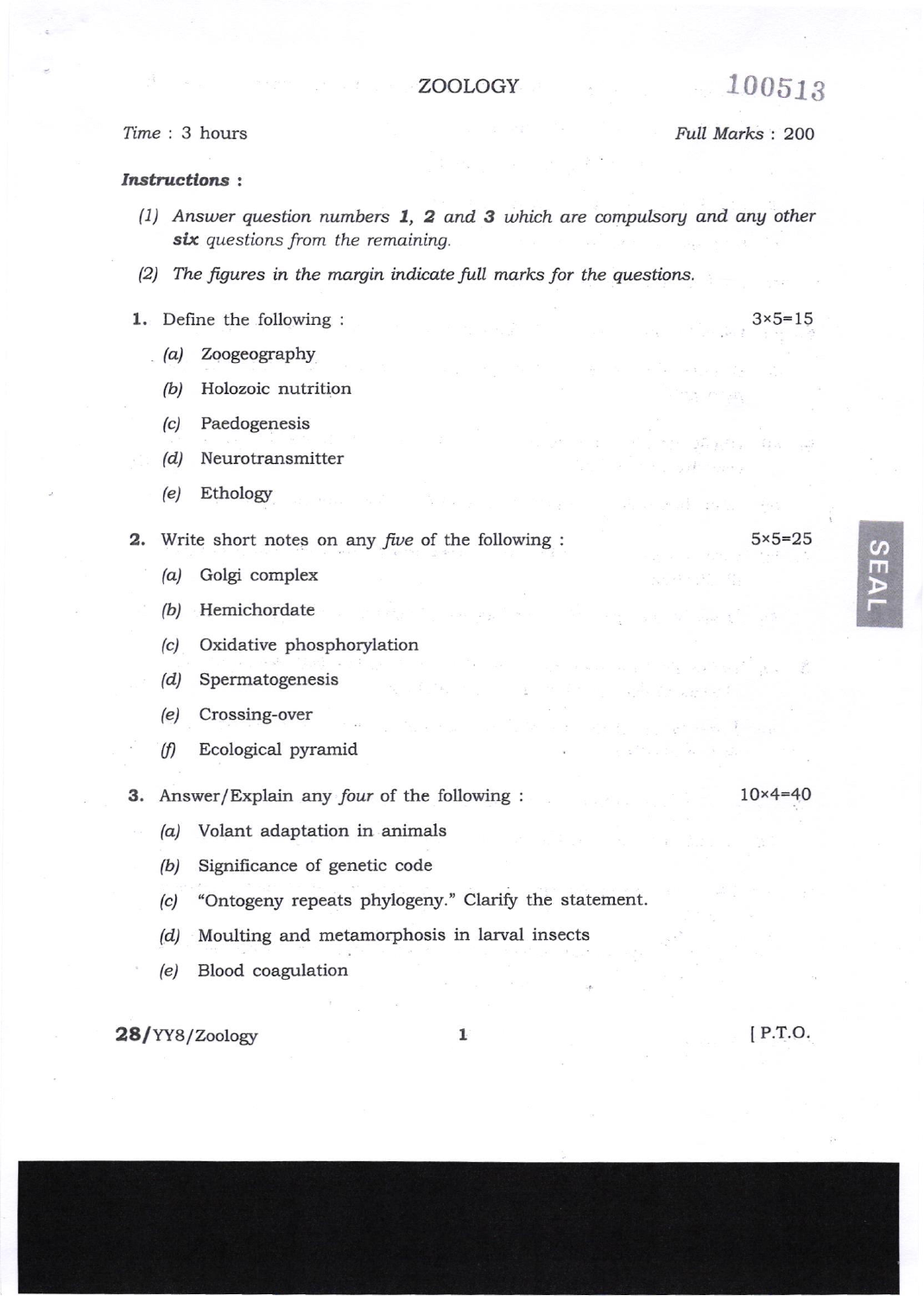| 4.  |               | Differentiate between each other from any four of the following :                                                 | $5 \times 4 = 20$ |
|-----|---------------|-------------------------------------------------------------------------------------------------------------------|-------------------|
|     | (a)           | Glycolysis and Gluconeogenesis                                                                                    |                   |
|     | (b)           | Exocrine gland and Endocrine gland                                                                                |                   |
|     | (c)           | Endemic species and Invasive species                                                                              |                   |
|     | (d)           | Hibernation and Aestivation                                                                                       |                   |
|     | (e)           | Protostomes and Deuterostomes                                                                                     |                   |
| 5.  | (a)           | Describe the processes of reproduction in Paramecium briefly.                                                     | 10                |
|     | (b)           | Discuss the stages of life cycle of Entamoeba histolytica and its<br>pathogenicity.                               | 10                |
|     | 6. $(a)$      | Briefly describe the structure of the cell membrane justifying its<br>selective permeability.                     | 10                |
|     | (b)           | "Mitochondria is the powerhouse of cell." Validate the statement.                                                 | 10                |
| 7.  | (a)           | Give an account of life history of tapeworm Taenia solium with suitable<br>illustrations.                         | 10                |
|     | (b)           | Describe the phenomenon of polymorphism observed in Obelia colony.                                                | 10                |
|     | <b>8.</b> (a) | Define Phylum Annelida. Write the characteristic features of different<br>classes under the phylum with examples. | 10                |
|     | (b)           | Describe the structures and functions of osphradium of Pila and tube<br>feet of starfish.                         | 10                |
| 9.  | (a)           | Give a brief account of retrogressive metamorphosis in Ascidia.                                                   | 10                |
|     | (b)           | Define migration. Give an account of anadromous migration in fish.                                                | 10                |
| 10. | (a)           | Illustrate the biting mechanism of poisonous snake using labelled<br>sketch.                                      | 10                |
|     | (b)           | Compare the aortic arches of mammals and birds with suitable<br>diagrams.                                         | 10                |
|     |               |                                                                                                                   |                   |

28/YY8/Zoology

2